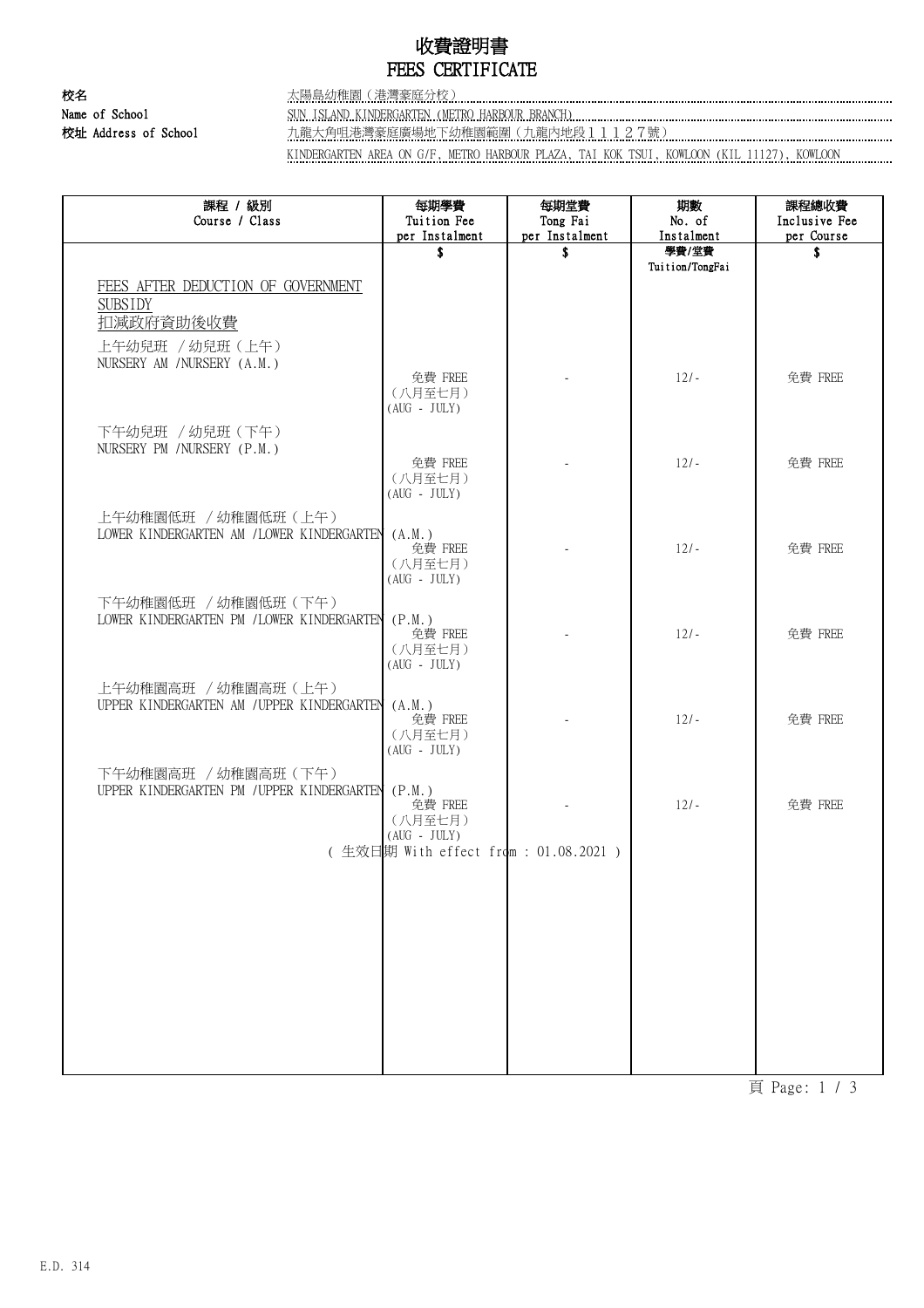# 收費證明書 FEES CERTIFICATE

校名 太陽島幼稚園(港灣豪庭分校) Name of School SUN ISLAND KINDERGARTEN (METRO HARBOUR BRANCH) 校址 Address of School <u>九龍大角咀港灣豪庭廣場地下幼稚園範圍(九龍內地段11127號)</u>

KINDERGARTEN AREA ON G/F, METRO HARBOUR PLAZA, TAI KOK TSUI, KOWLOON (KIL 11127), KOWLOON

| 課程 / 級別<br>Course / Class                       | 每期學費<br>Tuition Fee                                  | 每期堂費<br>Tong Fai | 期數<br>No. of        | 課程總收費<br>Inclusive Fee |
|-------------------------------------------------|------------------------------------------------------|------------------|---------------------|------------------------|
|                                                 | per Instalment                                       | per Instalment   | Instalment<br>學費/堂費 | per Course             |
|                                                 | \$                                                   | \$               | Tuition/TongFai     | \$                     |
| FEES BEFORE DEDUCTION OF GOVERNMENT             |                                                      |                  |                     |                        |
| <b>SUBSIDY</b>                                  |                                                      |                  |                     |                        |
| 扣减政府資助前收費                                       |                                                      |                  |                     |                        |
| 上午幼兒班 / 幼兒班 (上午)<br>NURSERY AM / NURSERY (A.M.) |                                                      |                  |                     |                        |
|                                                 | 2,621.00<br>(八月至七月)                                  |                  | $12/-$              | 31,452.00              |
|                                                 | $(AUG - JULY)$                                       |                  |                     |                        |
| 下午幼兒班 / 幼兒班 (下午)<br>NURSERY PM / NURSERY (P.M.) |                                                      |                  |                     |                        |
|                                                 | 2,621.00<br>(八月至七月)                                  |                  | $12/-$              | 31,452.00              |
|                                                 | $(AUG - JULY)$                                       |                  |                     |                        |
| 上午幼稚園低班 / 幼稚園低班 (上午)                            |                                                      |                  |                     |                        |
| LOWER KINDERGARTEN AM / LOWER KINDERGARTEN      | (A.M.)                                               |                  |                     |                        |
|                                                 | 2,621.00<br>(八月至七月)                                  |                  | $12/-$              | 31,452.00              |
|                                                 | $(AUG - JULY)$                                       |                  |                     |                        |
| 下午幼稚園低班 / 幼稚園低班 (下午)                            |                                                      |                  |                     |                        |
| LOWER KINDERGARTEN PM /LOWER KINDERGARTEN       | (P.M.)<br>2,621.00                                   |                  | $12.1 -$            | 31,452.00              |
|                                                 | (八月至七月)                                              |                  |                     |                        |
|                                                 | $(AUG - JULY)$                                       |                  |                     |                        |
| 上午幼稚園高班 / 幼稚園高班 (上午)                            |                                                      |                  |                     |                        |
| UPPER KINDERGARTEN AM / UPPER KINDERGARTEN      | (A.M.)<br>2,621.00                                   |                  | $12/-$              | 31,452.00              |
|                                                 | (八月至七月)                                              |                  |                     |                        |
|                                                 | $(AUG - JULY)$                                       |                  |                     |                        |
| 下午幼稚園高班 / 幼稚園高班 (下午)                            |                                                      |                  |                     |                        |
| UPPER KINDERGARTEN PM / UPPER KINDERGARTEN      | (P.M.)<br>2,621.00                                   |                  | $12/-$              | 31,452.00              |
|                                                 | (八月至七月)                                              |                  |                     |                        |
|                                                 | $(AUG - JULY)$                                       |                  |                     |                        |
|                                                 | (生效日期 With effect from : 01.08.2021 )<br>* * * 完 END | $* *$            |                     |                        |
|                                                 |                                                      |                  |                     |                        |

頁 Page: 2 / 3